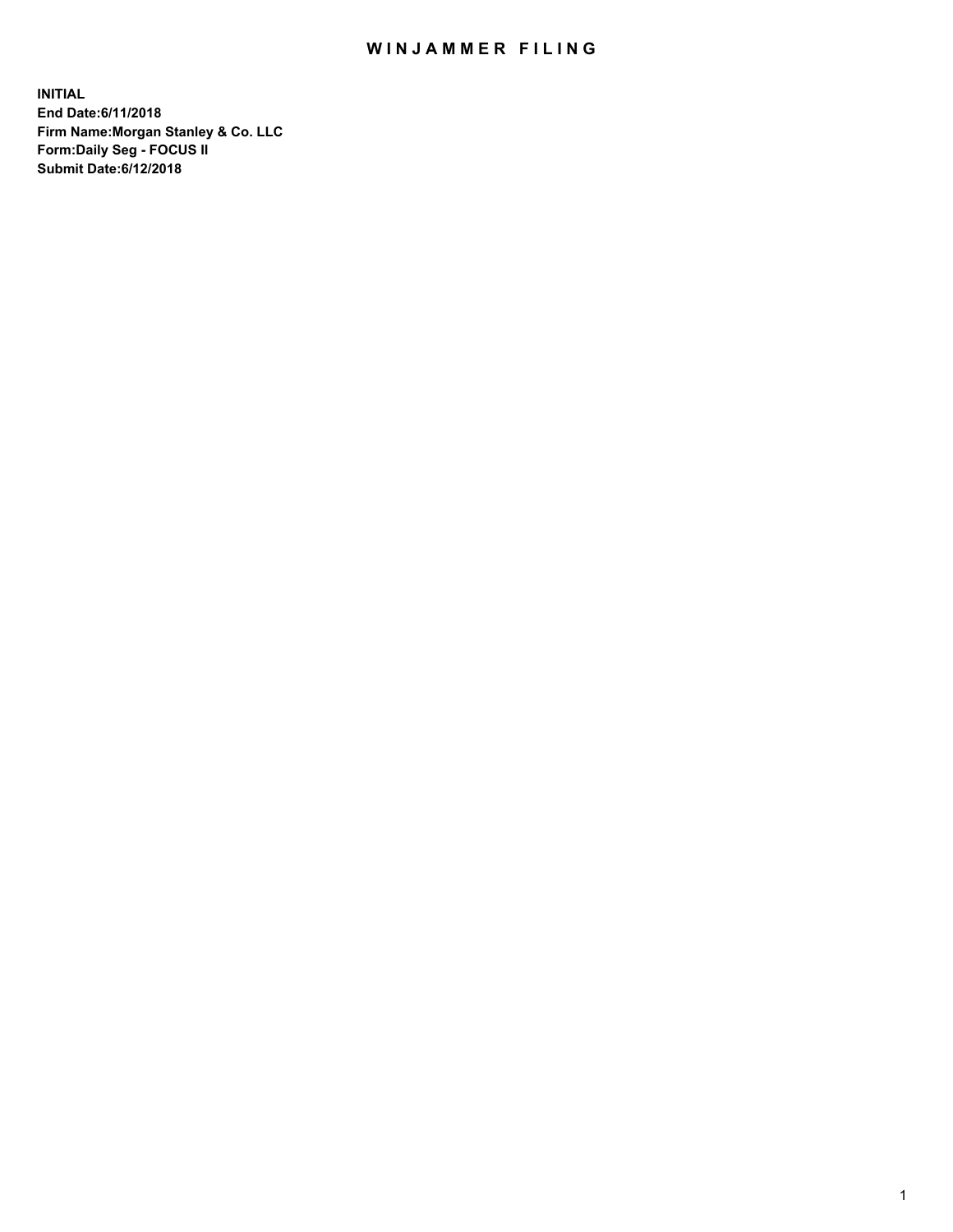## **INITIAL End Date:6/11/2018 Firm Name:Morgan Stanley & Co. LLC Form:Daily Seg - FOCUS II Submit Date:6/12/2018 Daily Segregation - Cover Page**

| Name of Company<br><b>Contact Name</b><br><b>Contact Phone Number</b><br><b>Contact Email Address</b>                                                                                                                                                                                                                         | Morgan Stanley & Co. LLC<br>Ikram Shah<br>212-276-0963<br>lkram.shah@morganstanley.com |
|-------------------------------------------------------------------------------------------------------------------------------------------------------------------------------------------------------------------------------------------------------------------------------------------------------------------------------|----------------------------------------------------------------------------------------|
| FCM's Customer Segregated Funds Residual Interest Target (choose one):<br>a. Minimum dollar amount: ; or<br>b. Minimum percentage of customer segregated funds required:%; or<br>c. Dollar amount range between: and; or<br>d. Percentage range of customer segregated funds required between:% and%.                         | 280,000,000<br>00<br>00                                                                |
| FCM's Customer Secured Amount Funds Residual Interest Target (choose one):<br>a. Minimum dollar amount: ; or<br>b. Minimum percentage of customer secured funds required:%; or<br>c. Dollar amount range between: and; or<br>d. Percentage range of customer secured funds required between:% and%.                           | 140,000,000<br>0 <sub>0</sub><br>0 <sub>0</sub>                                        |
| FCM's Cleared Swaps Customer Collateral Residual Interest Target (choose one):<br>a. Minimum dollar amount: ; or<br>b. Minimum percentage of cleared swaps customer collateral required:%; or<br>c. Dollar amount range between: and; or<br>d. Percentage range of cleared swaps customer collateral required between:% and%. | 92,000,000<br>0 <sub>0</sub><br><u>00</u>                                              |

Attach supporting documents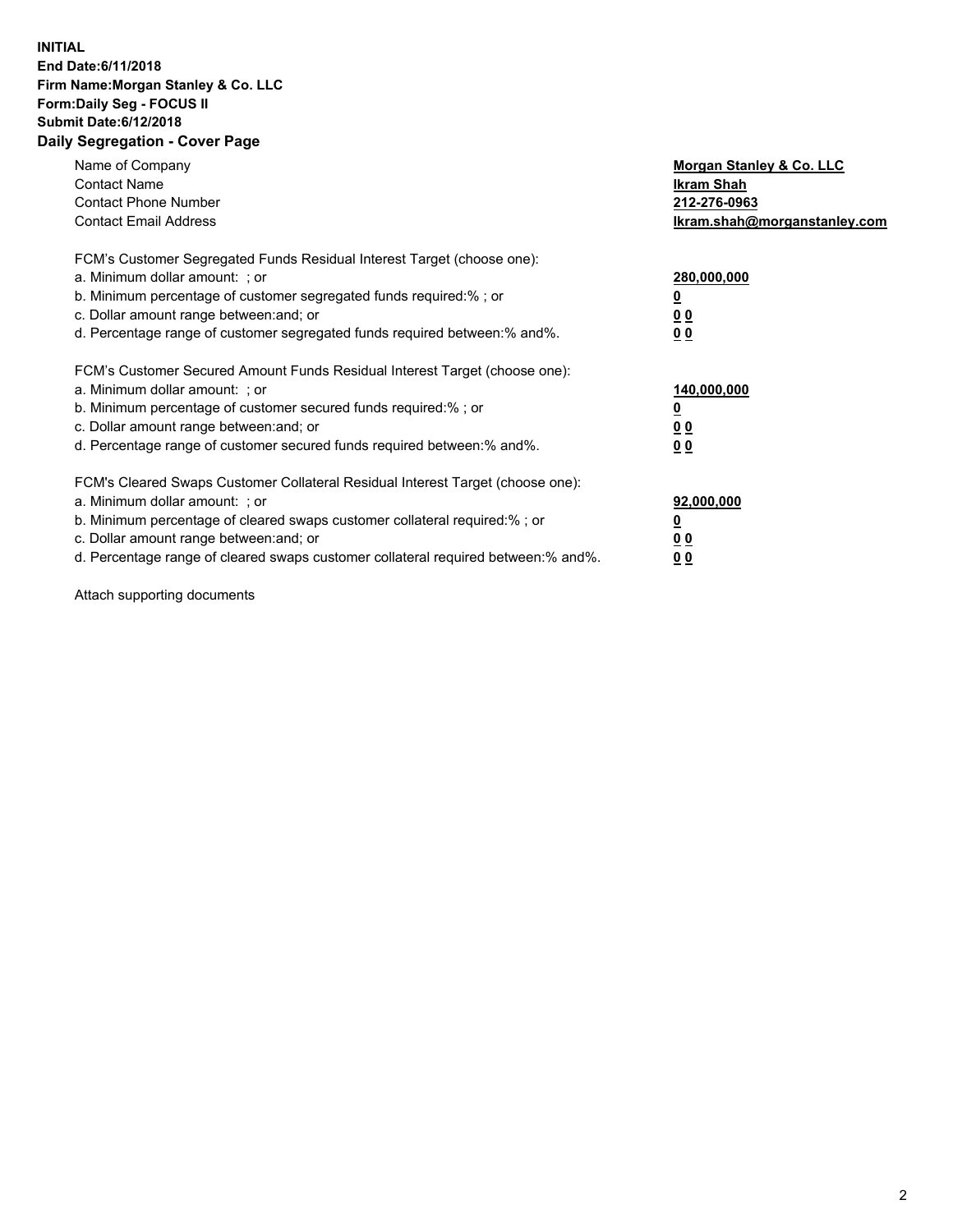## **INITIAL End Date:6/11/2018 Firm Name:Morgan Stanley & Co. LLC Form:Daily Seg - FOCUS II Submit Date:6/12/2018**

**Daily Segregation - Secured Amounts** Foreign Futures and Foreign Options Secured Amounts Amount required to be set aside pursuant to law, rule or regulation of a foreign government or a rule of a self-regulatory organization authorized thereunder 1. Net ledger balance - Foreign Futures and Foreign Option Trading - All Customers A. Cash **2,967,888,151** [7315] B. Securities (at market) **2,017,486,220** [7317] 2. Net unrealized profit (loss) in open futures contracts traded on a foreign board of trade **477,973,255** [7325] 3. Exchange traded options a. Market value of open option contracts purchased on a foreign board of trade **29,816,320** [7335] b. Market value of open contracts granted (sold) on a foreign board of trade **-23,745,511** [7337] 4. Net equity (deficit) (add lines 1. 2. and 3.) **5,469,418,435** [7345] 5. Account liquidating to a deficit and account with a debit balances - gross amount **18,674,676** [7351] Less: amount offset by customer owned securities **-12,333,488** [7352] **6,341,188** 6. Amount required to be set aside as the secured amount - Net Liquidating Equity Method (add lines 4 and 5) 7. Greater of amount required to be set aside pursuant to foreign jurisdiction (above) or line 6. FUNDS DEPOSITED IN SEPARATE REGULATION 30.7 ACCOUNTS 1. Cash in banks A. Banks located in the United States **588,472,866** [7500] B. Other banks qualified under Regulation 30.7 **814,846,238** [7520] **1,403,319,104**

- 2. Securities
	- A. In safekeeping with banks located in the United States **77,726,638** [7540]
	- B. In safekeeping with other banks qualified under Regulation 30.7 **0** [7560] **77,726,638** [7570]
- 3. Equities with registered futures commission merchants
	-
	-
	- C. Unrealized gain (loss) on open futures contracts **-99,306** [7600]
	- D. Value of long option contracts **0** [7610]
- E. Value of short option contracts **0** [7615] **6,040,264** [7620]
- 4. Amounts held by clearing organizations of foreign boards of trade
	-
	-
	- C. Amount due to (from) clearing organization daily variation **0** [7660]
	- D. Value of long option contracts **0** [7670]
	- E. Value of short option contracts **0** [7675] **0** [7680]
- 5. Amounts held by members of foreign boards of trade
	-
	-
	- C. Unrealized gain (loss) on open futures contracts **478,072,561** [7720]
	- D. Value of long option contracts **29,816,320** [7730]
	- E. Value of short option contracts **-23,745,511** [7735] **4,177,491,189**
- 6. Amounts with other depositories designated by a foreign board of trade **0** [7760]
- 7. Segregated funds on hand **0** [7765]
- 8. Total funds in separate section 30.7 accounts **5,664,577,195** [7770]
- 9. Excess (deficiency) Set Aside for Secured Amount (subtract line 7 Secured Statement Page 1 from Line 8)
- 10. Management Target Amount for Excess funds in separate section 30.7 accounts **140,000,000** [7780]
- 11. Excess (deficiency) funds in separate 30.7 accounts over (under) Management Target **48,817,572** [7785]

**0** [7305]

[7354] **5,475,759,623** [7355]

**5,475,759,623** [7360]

[7530]

 A. Cash **6,139,570** [7580] B. Securities **0** [7590]

 A. Cash **0** [7640] B. Securities **0** [7650]

 A. Cash **1,753,588,237** [7700] B. Securities **1,939,759,582** [7710] [7740] **188,817,572** [7380]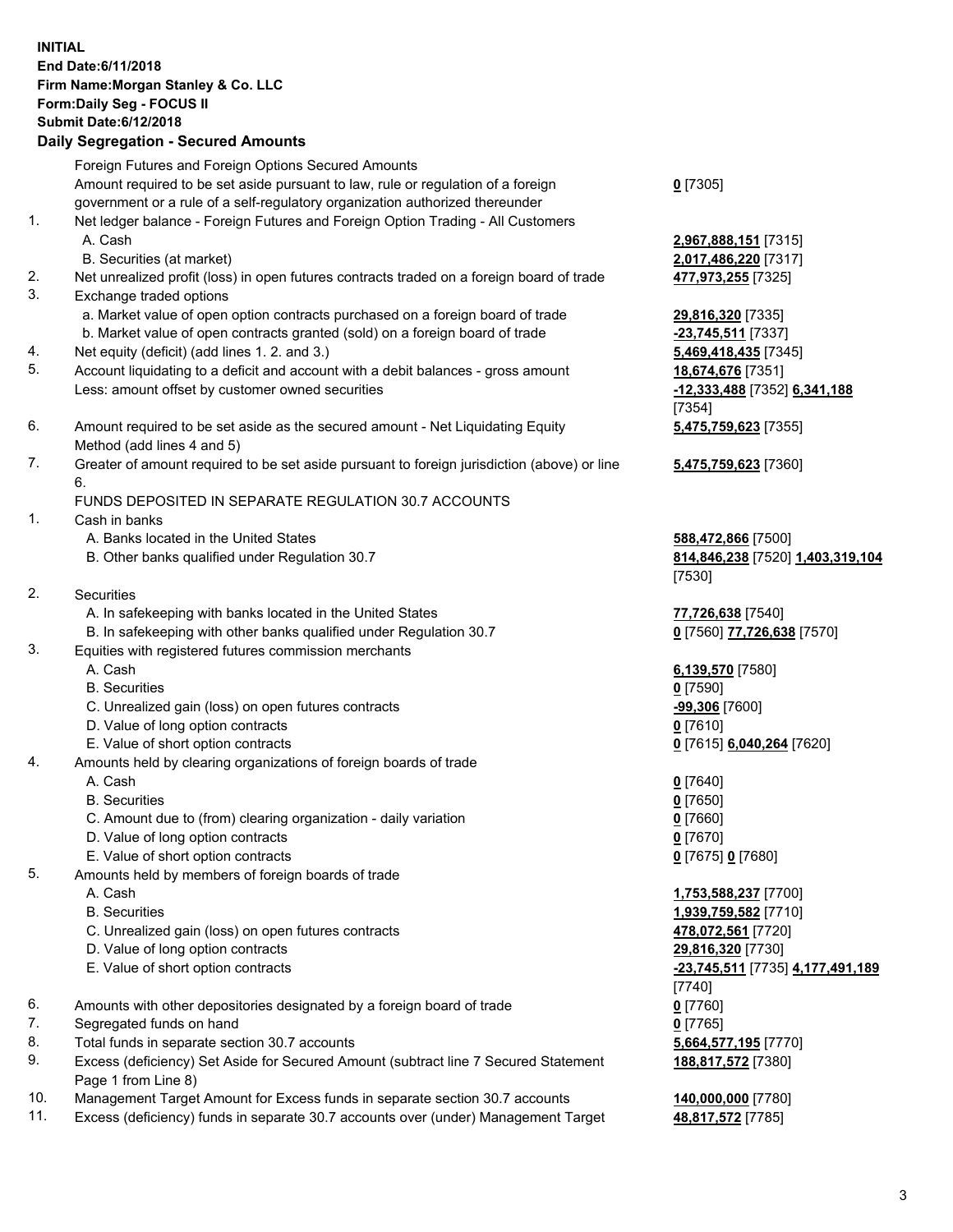**INITIAL End Date:6/11/2018 Firm Name:Morgan Stanley & Co. LLC Form:Daily Seg - FOCUS II Submit Date:6/12/2018 Daily Segregation - Segregation Statement** SEGREGATION REQUIREMENTS(Section 4d(2) of the CEAct) 1. Net ledger balance A. Cash **9,806,856,517** [7010] B. Securities (at market) **5,527,662,181** [7020] 2. Net unrealized profit (loss) in open futures contracts traded on a contract market **672,046,639** [7030] 3. Exchange traded options A. Add market value of open option contracts purchased on a contract market **492,150,821** [7032] B. Deduct market value of open option contracts granted (sold) on a contract market **-668,477,871** [7033] 4. Net equity (deficit) (add lines 1, 2 and 3) **15,830,238,287** [7040] 5. Accounts liquidating to a deficit and accounts with debit balances - gross amount **300,772,695** [7045] Less: amount offset by customer securities **-297,564,507** [7047] **3,208,188** [7050] 6. Amount required to be segregated (add lines 4 and 5) **15,833,446,475** [7060] FUNDS IN SEGREGATED ACCOUNTS 7. Deposited in segregated funds bank accounts A. Cash **4,657,722,922** [7070] B. Securities representing investments of customers' funds (at market) **0** [7080] C. Securities held for particular customers or option customers in lieu of cash (at market) **706,358,023** [7090] 8. Margins on deposit with derivatives clearing organizations of contract markets A. Cash **6,223,848,322** [7100] B. Securities representing investments of customers' funds (at market) **0** [7110] C. Securities held for particular customers or option customers in lieu of cash (at market) **4,821,304,158** [7120] 9. Net settlement from (to) derivatives clearing organizations of contract markets **-68,300,013** [7130] 10. Exchange traded options A. Value of open long option contracts **492,150,821** [7132] B. Value of open short option contracts **-668,477,871** [7133] 11. Net equities with other FCMs A. Net liquidating equity **7,500,468** [7140] B. Securities representing investments of customers' funds (at market) **0** [7160] C. Securities held for particular customers or option customers in lieu of cash (at market) **0** [7170] 12. Segregated funds on hand **0** [7150] 13. Total amount in segregation (add lines 7 through 12) **16,172,106,830** [7180] 14. Excess (deficiency) funds in segregation (subtract line 6 from line 13) **338,660,355** [7190]

- 15. Management Target Amount for Excess funds in segregation **280,000,000** [7194]
- 16. Excess (deficiency) funds in segregation over (under) Management Target Amount Excess

**58,660,355** [7198]